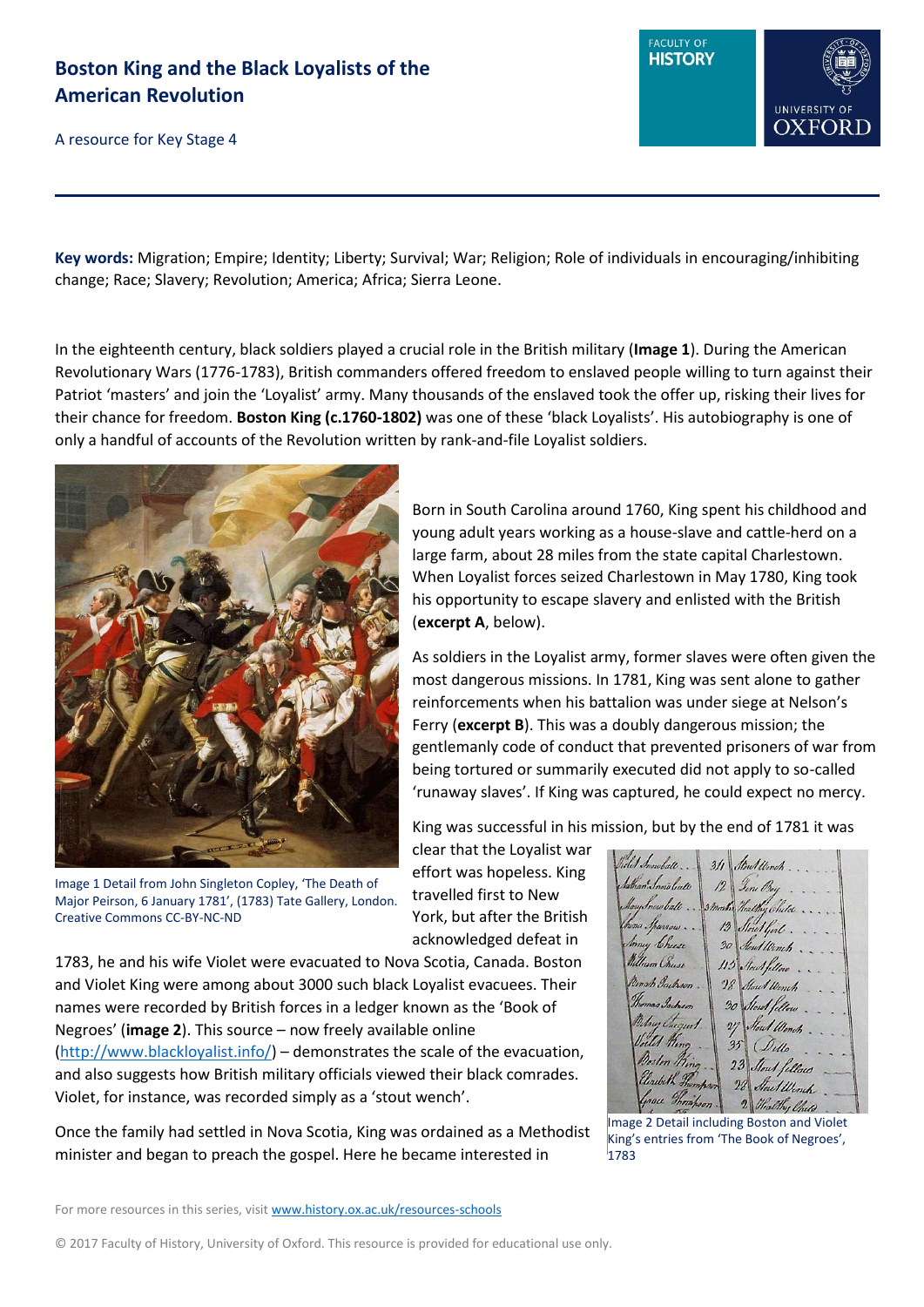

A resource for Key Stage 4

working as a missionary in Africa. His thoughts about the 'wretched condition' of the 'poor creatures' who 'had never heard the Name of God or of Christ' (**excerpt C**) may seem surprising when we consider that his parents were both African, but they were reflective of common evangelical attitudes about non-Europeans, and especially those of non-Abrahamic faiths.

King had other good reasons for wanting to go to Africa. Loyalist refugees, both black and white, had been relocated to Nova Scotia at the end of the war, rapidly increasing the local population. Many of the white Loyalists had themselves owned slaves in America. Now, in Canada, they were in competition for work and business. The scarcity of employment, food and even natural resources, combined with undoubted racial prejudice from the white migrants, made life very difficult for the black Loyalists in Nova Scotia.

A similar situation had developed in London, where many more black Loyalists had chosen to settle after the war. Work was scarce enough, but some Loyalists, like **Billy Waters**, had been wounded in the line of duty and could not now get regular employment. Waters was only able to survive because he was a talented musician, and he became well-known as a busker, playing his fiddle on the streets of London. For many of London's eighteenth-century black migrant population, the prospect of starting again in Africa was an attractive one.

They got their chance when the British established a viable colony for freed slaves in Sierra Leone, West Africa in 1791 (**excerpt D**). Boston and Violet set sail from Nova Scotia for the new colony in January 1792, and arrived at Freetown, Sierra Leone, on 6 March. Sadly, Violet quickly caught malaria, and died less than a month later. King continued to preach the gospel, and set up a Christian school nearby for African children.

In 1794, King migrated again, this time to Britain, where he trained at Kingswood School near Bristol 'that I might be better qualified to teach the natives'. He continued to preach while he was in Britain, and his experience with other Methodists there helped him to overcome his distrust of white people (**excerpt E**). He studied at Kingswood for two years and wrote his autobiography before returning to Sierra Leone in 1796. The 'Memoirs of the Life of Boston King' were published in instalments in The Methodist Magazine in 1798.

Boston King continued to preach and teach the gospel in West Africa for the rest of his life. He died in Sherbro, about 100 miles south of Freetown, in 1802. His travels brought him into contact with many of the great upheavals of the eighteenth century. Slavery, revolution, migration, colonialism, and evangelicalism were only a few of the major themes illuminated by his fascinating and complex life story.

# **Questions for classroom discussion**

- 1. Can we call Boston King a 'war hero'?
- 2. How did Christianity/Methodism affect Boston King's view of the world?
- 3. How did Boston King's experiences affect his attitude towards Britain and British people? How did this change over time?
- 4. Why did some of the black Loyalists want to go to Sierra Leone? What challenges did they face when they got there?

For more resources in this series, visit [www.history.ox.ac.uk/resources-schools](http://www.history.ox.ac.uk/resources-schools)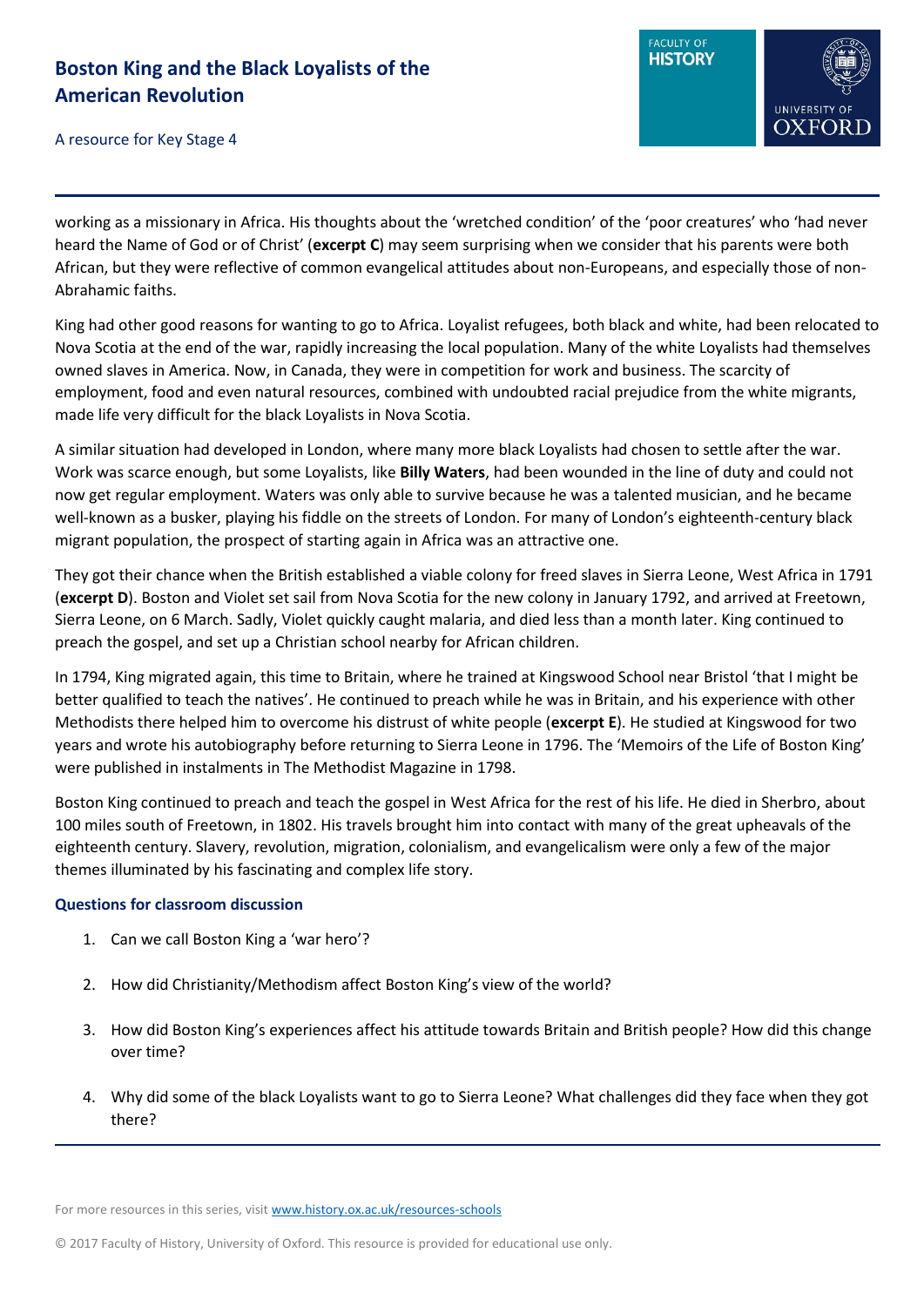A resource for Key Stage 4



Searchable database of black Loyalists: [http://www.blackloyalist.info](http://www.blackloyalist.info/)

Full text of Boston King's 'Memoirs', along with a teaching guide by Professor Joe Lockard, Arizona State University: [http://antislavery.eserver.org/narratives/boston\\_king/](http://antislavery.eserver.org/narratives/boston_king/)

### **Information for teachers**

Boston King's testimony demonstrates how a biographical or microhistorical approach can draw together many of history's 'big themes' in one coherent story: revolution, migration, war, slavery and liberty all played significant parts in his life. Especially with a history as large as that of transatlantic slavery, it is all too easy to reduce complex individuals to abstractions; the experiences of twelve million enslaved men, women and children are too often seen as part of a single monolithic 'system'. Studying the work of authors like King reminds us that these 'big pictures' are made up of the actions of many millions of people – and not only those we have traditionally seen as being powerful or influential.

### **About the author: Ryan Hanley**

Ryan Hanley is Salvesen Junior Fellow in History at New College Oxford. He is interested in the history of slavery and abolition, and black British history as told through autobiography.

# **Excerpts**

All from: Boston King, 'Memoirs of the Life of Boston King' in: Anon. (ed.), The Methodist Magazine, for the Year 1798; Being a Continuation of The Arminian Magazine (London: G. Whitfield, [1799]), pp. 105-110, 157-161, 209-213, 261- 265.

#### **Excerpt A**

Having obtained leave one day to see my parents, who lived about 12 miles off, and it being late before I could go, I was obliged to borrow one of Mr. Waters's horses; but a servant of my masters, took the horse from me to go a little journey, and stayed two or three days longer than he ought. […] I expected the severest punishment, because the gentleman to whom the horse belonged was a very bad man, and knew not how to shew mercy. To escape his cruelty, I determined to go to Charles-Town, and throw myself into the hands of the English. They received me readily, and I began to feel the happiness of liberty, of which I knew nothing before, altho' I was much grieved at first, to be obliged to leave my friends, and reside among strangers.

#### **Excerpt B**

Our situation was very precarious, and we expected to be made prisoners every day; for the Americans had 1600 men, not far off; whereas our whole number amounted only to 250: But there were 1200 English about 30 miles off; only we

For more resources in this series, visit [www.history.ox.ac.uk/resources-schools](http://www.history.ox.ac.uk/resources-schools)

© 2017 Faculty of History, University of Oxford. This resource is provided for educational use only.